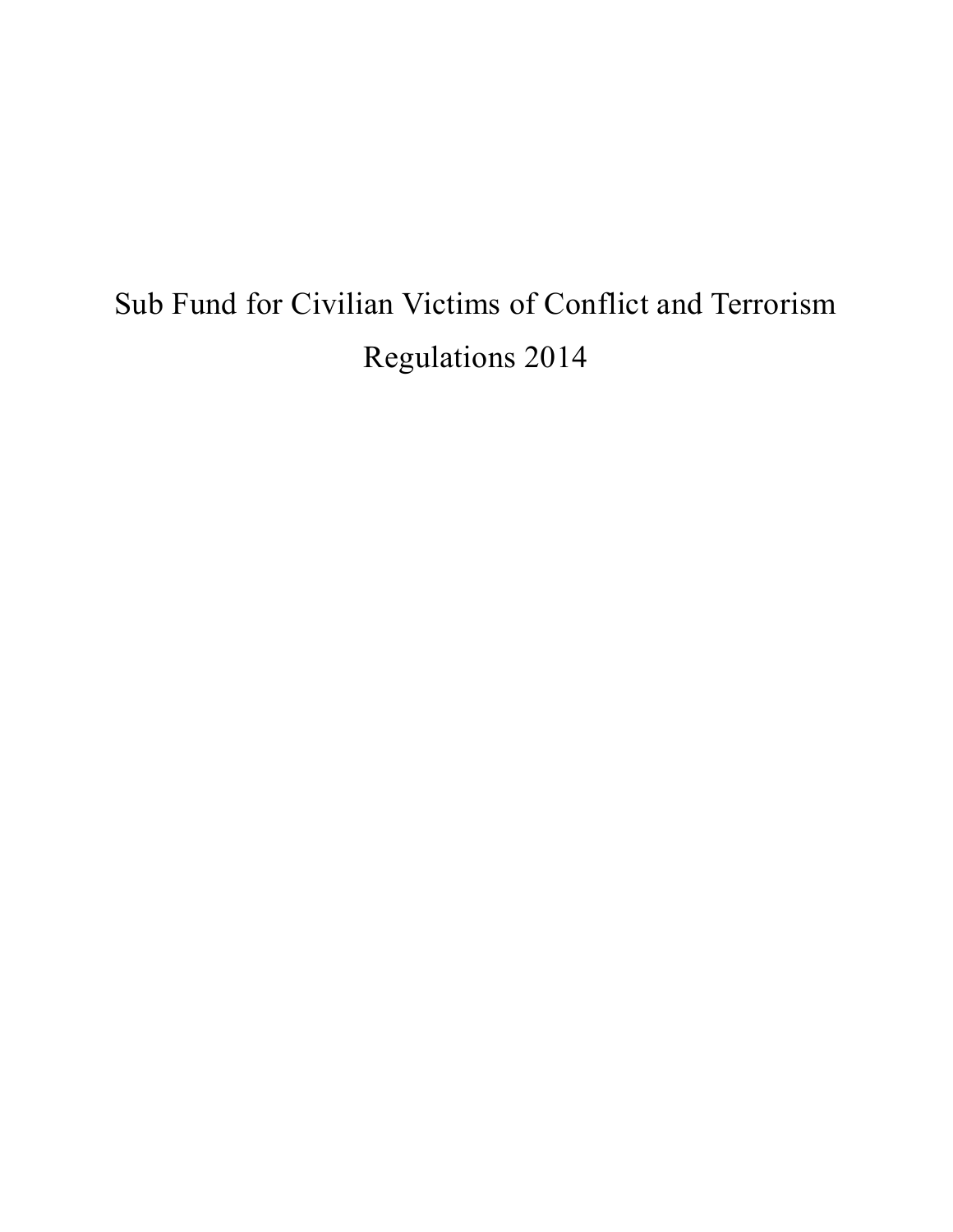# **KHYBER PAKHTUNKHWA PROVINCIAL DISASTER MANAGEMENT AUTHORITY**

**Notification No. PDMA/KP/Sub Fund Regulations/-------2014.- In exercise of powers conferred by Section 30 of the National Disaster Management (Khyber Pakhtunkhwa) (Amendment) Act 2012<sup>1</sup> , the Provincial Disaster Management Authority Khyber Pakhtunkhwa is pleased to make the following regulations namely:**

# **CHAPTER I**

# **GENERAL PROVISIONS**

**1. Title, Application and Commencement:** (1). These Regulations may be called *Khyber Pakhtunkhwa Provincial Disaster Management Fund-Sub-Fund for Civilian Victims of Conflict and Terrorism Regulations 2014*, hereinafter referred to as *"Sub Fund Regulations 2014*". (2). The Regulations<sup>2</sup> shall apply to all operations and management of Khyber Pakhtunkhwa Provincial Disaster Management Fund- Sub-Fund. (3). These regulations shall come into force with immediate effect.

### **2. Definitions<sup>3</sup> :**

<sup>&</sup>lt;sup>1</sup> Enacted under Article 144 of the Constitution of Pakistan 1973

 $2$  Different Funds Rules are in practice in different departments/organizations. The instant Rules encompasses all the aspects taken from a set of Acts and Rules, making them distinctive and comprehensive.

 $3$  These definitions have been formulated by benefiting from multiple Acts/Rules including but not limited to the following:

a) Government of Khyber Pakhtunkhwa Finance Department Pension Fund Management Act 1999.

b) Government of Khyber Pakhtunkhwa Finance Department General Provident Fund management Act 1999.

c) Government of Khyber Pakhtunkhwa Elementary Education Foundation Fund and Fund Investment Rules 2012.

d) Government of Khyber Pakhtunkhwa Frontier Education Foundation, Financial Rules.

e) Government of Khyber Pakhtunkhwa Frontier Health Foundation, Financial Rules.

f) Government of Khyber Pakhtunkhwa Provincial Disaster Management Authority Accounting Procedure for Operation/Utilization of the Provincial Disaster Management Fund 2013. Earthquake, Reconstruction & Rehabilitation Authority Financial Operational Manual 2006.

g) Punjab PEF Finance and Audit Rules 2005.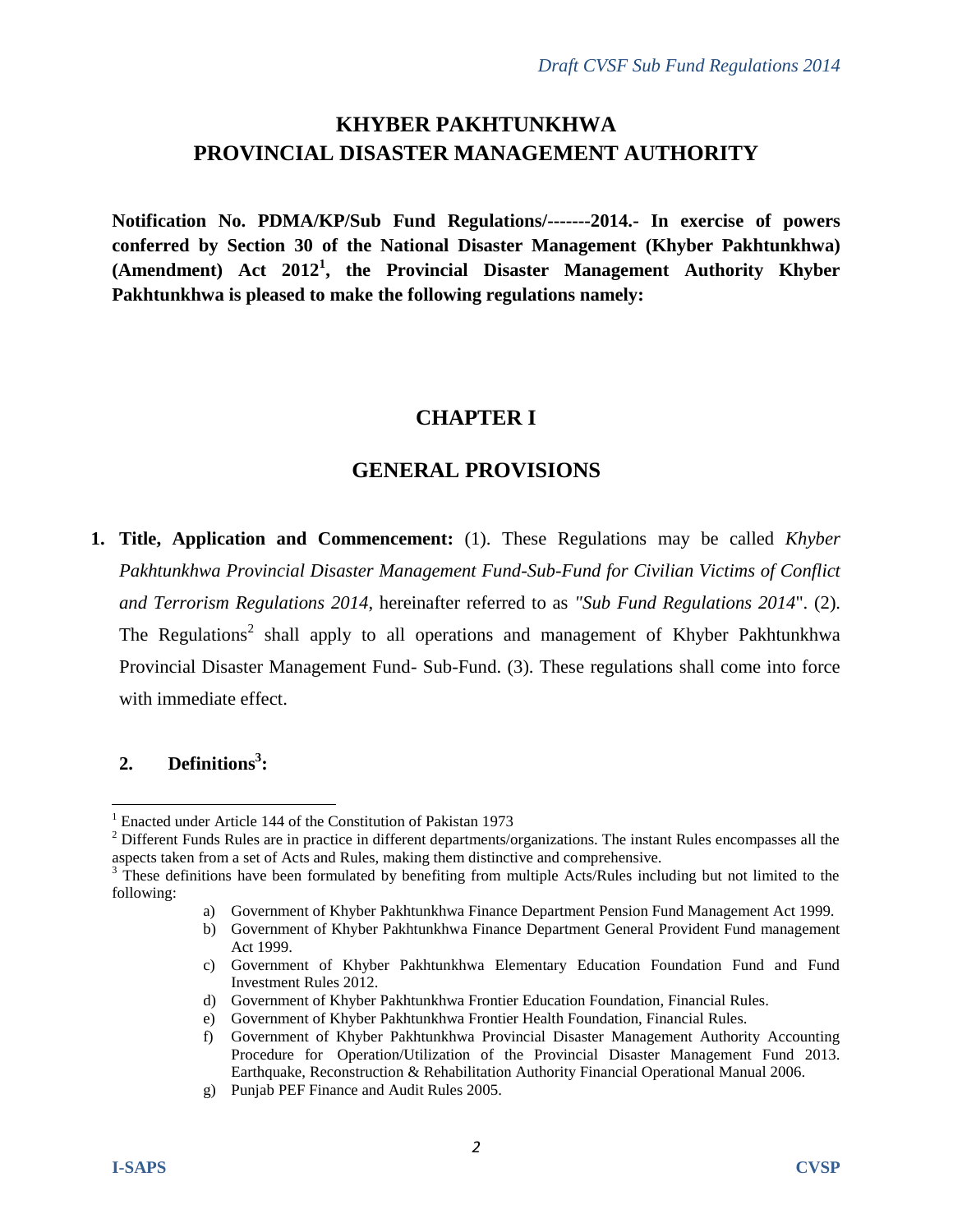In these Regulations, unless there is anything repugnant in the subject or context;

- 1) "**Bank**" means any schedule bank in Pakistan with "A" long term credit rating.
- 2) "**Chairperson**" means Chairperson of the Sub Fund Management and Investment Committee;
- 3) "**Civilian**" means a bonafide citizen of Pakistan, domiciled in Khyber Pakhtunkhwa Province and not in the government service of Pakistan or Provincial Government.
- 4) **"Disaster"** means a catastrophe or a calamity in an affected area, arising from natural or manmade causes or by accident or fire, bomb blast, terrorist activities, militancy, annoyed or provoked mob which results in a substantial loss of life or human suffering or damage to and destruction of property both moveable and immoveable<sup>4</sup>.
- 5) **"Displaced Person"** means a person who is forced to flee his or her home but who remains within his or her country's borders.
- 6) **Executive Orders**<sup>5</sup>" the executive orders made by the Government of Khyber Pakhtunkhwa regarding compensation of civilian victims of terrorism.
- 7) "**Family member**" means spouse, dependent children and, dependent parents and a dependent sibling of an injured or deceased;
- 8) **Federal Government**<sup>6</sup><sup>*m*</sup> Means the Government of Pakistan.

- o) I-SAPS. 2012. Model Civilian Victims of Terrorism (Relief and Rehabilitation) Act. Islamabad.
- p) Notifications & Circulars governing grant of compensation to civilian victims of terrorism.
- q) Budget documents containing the budgetary appropriations for relief and rehabilitation.
- 4 Section 2(b), National Disaster Management (Khyber Pakhtunkhwa) (Amendment) Act, 2012.

h) KP Government Servants Benevolent Fund Ordinance 1972.

i) The Punjab PEF Conduct of Business Rules 2005

j) Rules of administration of Education Employees Foundation (EEF) KPK Peshawar.

k) The Charitable Endowments Act, 1890.

l) Government of Khyber Pakhtunkhwa Information Technology Committee Fund management mechanism.

m) General Financial Rules of Government of Pakistan.

n) Provincial Relief, Rehabilitation & Settlement Authority (PaRRSA) financial management Operational Manual 2010.

<sup>&</sup>lt;sup>5</sup> Executive orders are issued for facilitating and implementation of Acts or addressing the issues of public interest, according to the circumstances.

 $6$  Though this is a Provincial subject, but in all policy matters, the provinces by-and-large follow the policies of the Federal Government.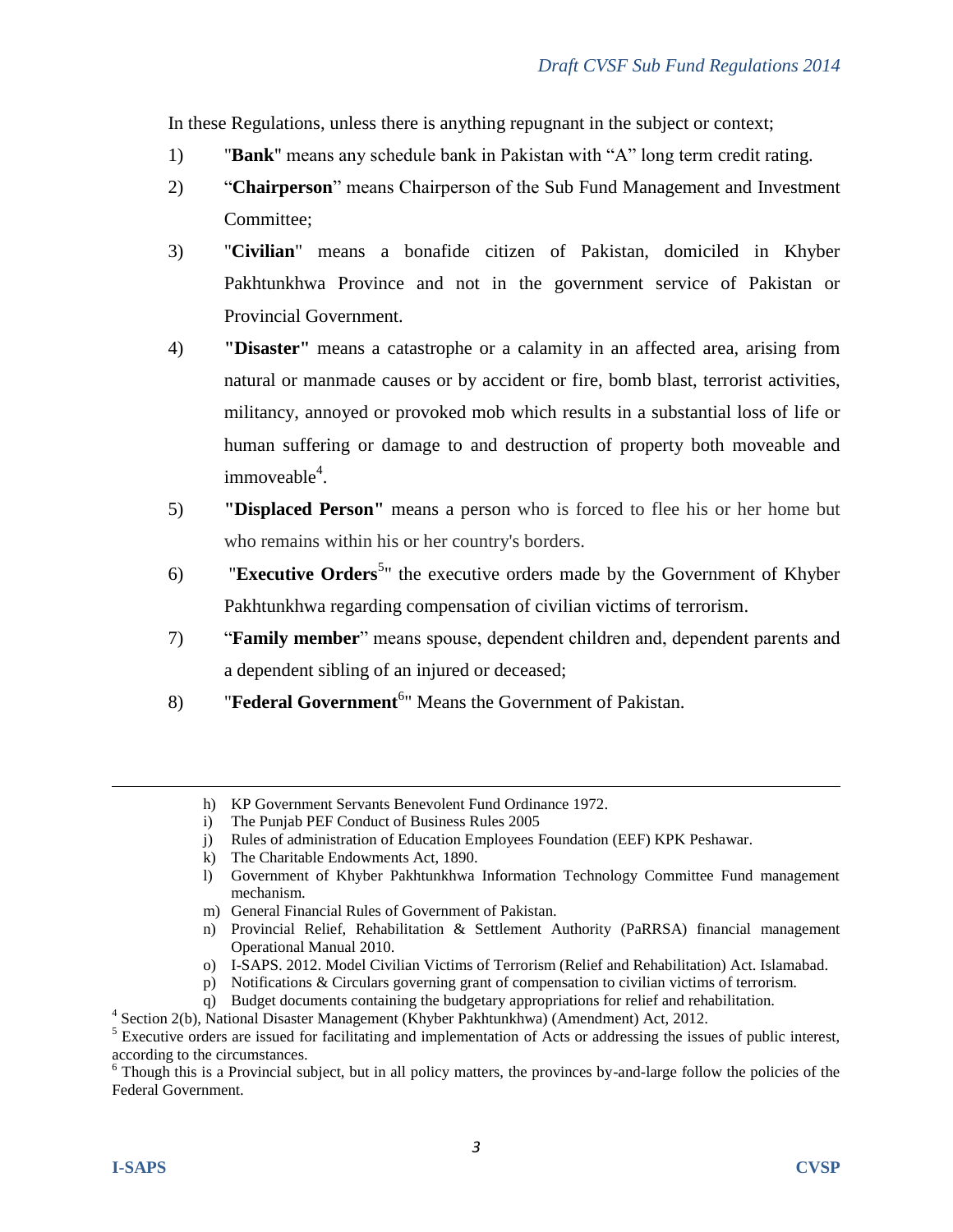- 9) "**Fund**" means the Provincial Disaster Management Fund established in pursuance of Section 30 of the National Disaster Management (Khyber Pakhtunkhwa) (Amendment) Act 2012.
- 10) **"Sub-Fund**" means the Provincial Disaster Management Fund- Sub-Fund for Civilian Victims of Conflict and Terrorism, established in pursuance of Section 30 of the National Disaster Management (Khyber Pakhtunkhwa) (Amendment) Act 2012.
- 11) **Fiscal year**<sup>7</sup> Means the fiscal year of the government, starting from 1<sup>st</sup> of July and ending on  $30<sup>th</sup>$  of June.
- 12) "**Fund Manager**" means the Fund Manager of the PDMF-Sub Fund
- 13) "**Government**" means the Government of Khyber Pakhtunkhwa.
- 14) "**Healthcare**" means diagnosis and treatment of an illness, psychological care and treatment of trauma caused as a result of the terrorist & extremist acts;
- 15) **"Sub Fund Management & Investment Committee**<sup>8</sup>" means the Committee for management of Sub Fund-Civilian Victims Support Fund.
- 16) **"Prescribed"** means Prescribed in the Rules under NDM-KP Amendment Act 2012
- 17) **"Provincial Authority**" means Provincial Disaster Management Authority established under Section 15 of National Disaster Management (Khyber Pakhtunkhwa) (Amendment) Act 2012.
- 18) "**Profit**" means the Return realized from a bank account on investment of the Sub Fund.
- 19) **"Risk"** means the chances of losses (deaths, injuries, property, livelihoods, economic activity disrupted or environment damaged) resulting from interactions between disasters and vulnerable social conditions.
- 20) "**Victim of Manmade Disaster**" means a person, not being a terrorist or a personnel of a law enforcement agency on duty or Government Servant, who suffers harm to body or property loss due to any terrorist/extremist act and, in the

<sup>&</sup>lt;sup>7</sup> Fiscal year is different in different countries and organizations. In Pakistan it is from 1st July to 30th June in public sector.

<sup>8</sup> Committee is meant for the management of fund, having representation from public and private sector.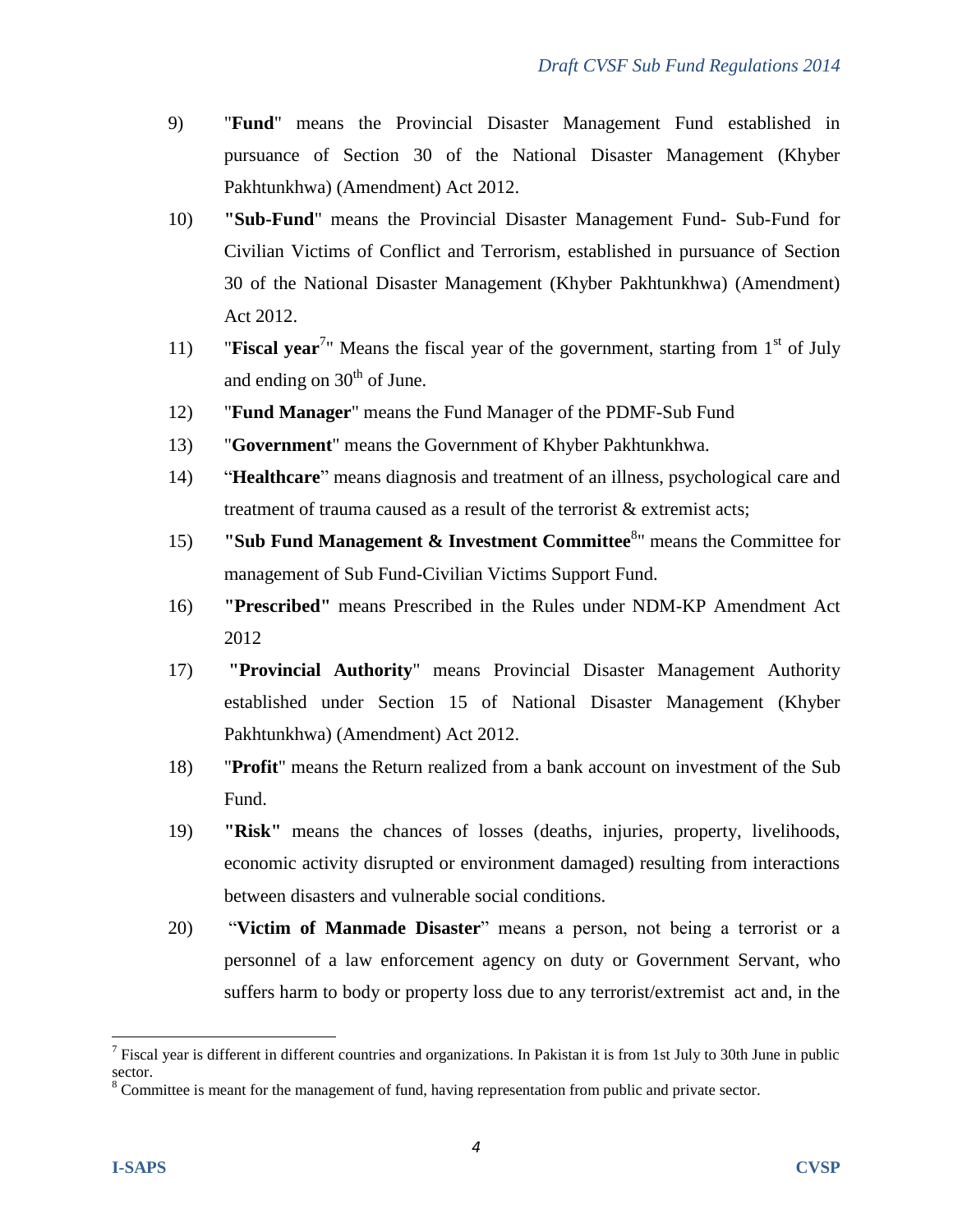event of death of the person, includes the spouse of the victim or, in absence of a spouse but in order of precedence, dependent children, dependent mother, father, minor sibling or other legal heirs of the victim;

- 21) **"Sub-Fund**" means the Sub Fund of Provincial Disaster Management Fund- Sub-Fund for Civilian Victims of Conflict and Terrorism created in pursuance of Section 30(3) and Section 39 of the National Disaster Management Khyber Pakhtunkhwa) (Amendment) Act 2012 to ensure that the civilian victims of conflict and terrorism may receive fair, appropriate and timely compensation for the damages which they have suffered<sup>9</sup>.
- 22) "**Terrorist & Extremist Act**" means unlawful act using any explosive, weapon or any other means of force or show of force by a terrorist against a person or property to intimidate or coerce public, a section of public, the Government, Federal Government or any agency or authority of a Government in furtherance of political, sectarian, religious, ethnic or social objectives and includes a suicide attacks, sectarian violence and armed conflict between a terrorist and a law enforcement agencies.

  $9$  A trust fund is a fund comprised of a variety of assets intended to provide benefits to an individual or organization or group of individuals. It is legal arrangement where the ownership of someone's assets (which might include property, shares or cash) is transferred to someone else (usually, in practice, not just one person, but a small group of people or a trust company) to look after and use to benefit a third person (or group of people). In the present case it is established by the government and managed by the Committee of trustees and the beneficiaries are civilian victims. Other funds are Mutual Funds, Endowment Funds, Charity funds etc; all have some commonalities.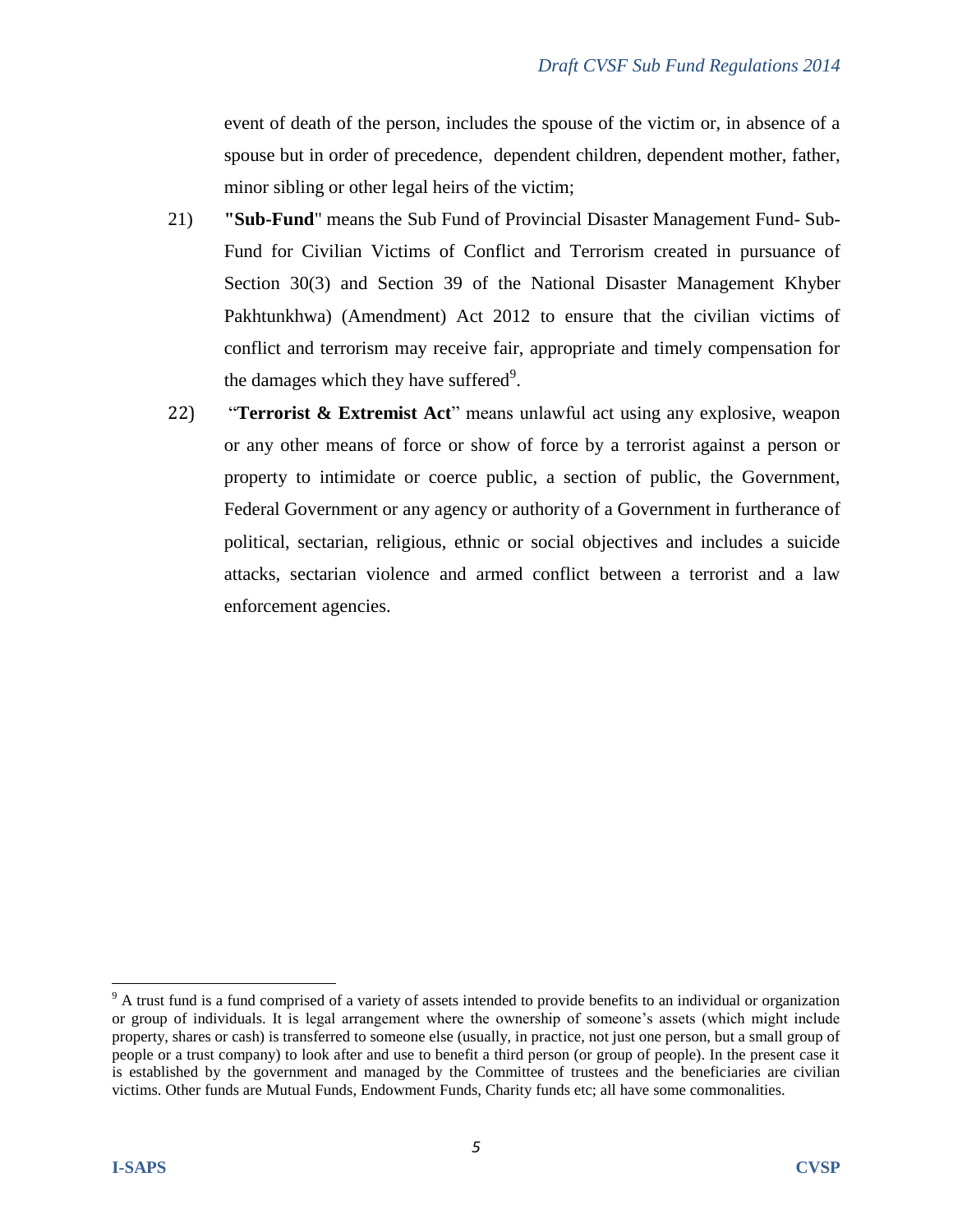# **CHAPTER-II**

# **Sub-Fund for Civilian Victims of Conflict and Terrorism**

## **3. Management of the PDMF-Sub Fund<sup>10</sup>:**

The PDMF-Sub Fund shall be non-lapsable and shall be object wise budgeted and object wise accounts maintained on Financial Year basis under the supervision of the FM&I Committee.

## **4. Objectives of the Sub Fund-Civilian Victims Support Fund are;**

- 1) To ensure the availability of immediate funding to the civilian victims of conflict and terrorism in Khyber Pakhtunkhwa;
- 2) To provide an opportunity and a common platform to governments<sup>11</sup>, international development partners and the private sector to pool resources to support the immediate and long term needs of the civilian victims of conflict and terrorism $^{12}$ ;
- 3) To guide and support international development partners channel their resources and coordinate the financial support for ensuring on-going assistance to the civilian victims of conflict and terrorism in KP
- 4) To help national and international development partners for supporting the social and economic rehabilitation of the civilian victims of conflict and terrorism in KP
- 5) To position the provincial budget<sup>13</sup> as the key vehicle to align the rehabilitation program for civilian victims of terrorism with national development objectives.
- 6) To promote transparency and accountability in immediate relief, support and rehabilitation assistance through use of ICT/other technologies.

<sup>&</sup>lt;sup>10</sup> Established under Section 30(4) and Section 16(2)(j) of NDM(KP)(Amendment)Act 2012.

<sup>&</sup>lt;sup>11</sup> Federal and Provincial Governments

 $12$ Private sector may include local individuals, chambers of commerce, associations, non-governmental organizations, philanthropists etc.

<sup>&</sup>lt;sup>13</sup> Budget is the annual estimate of income and expenditure of the government.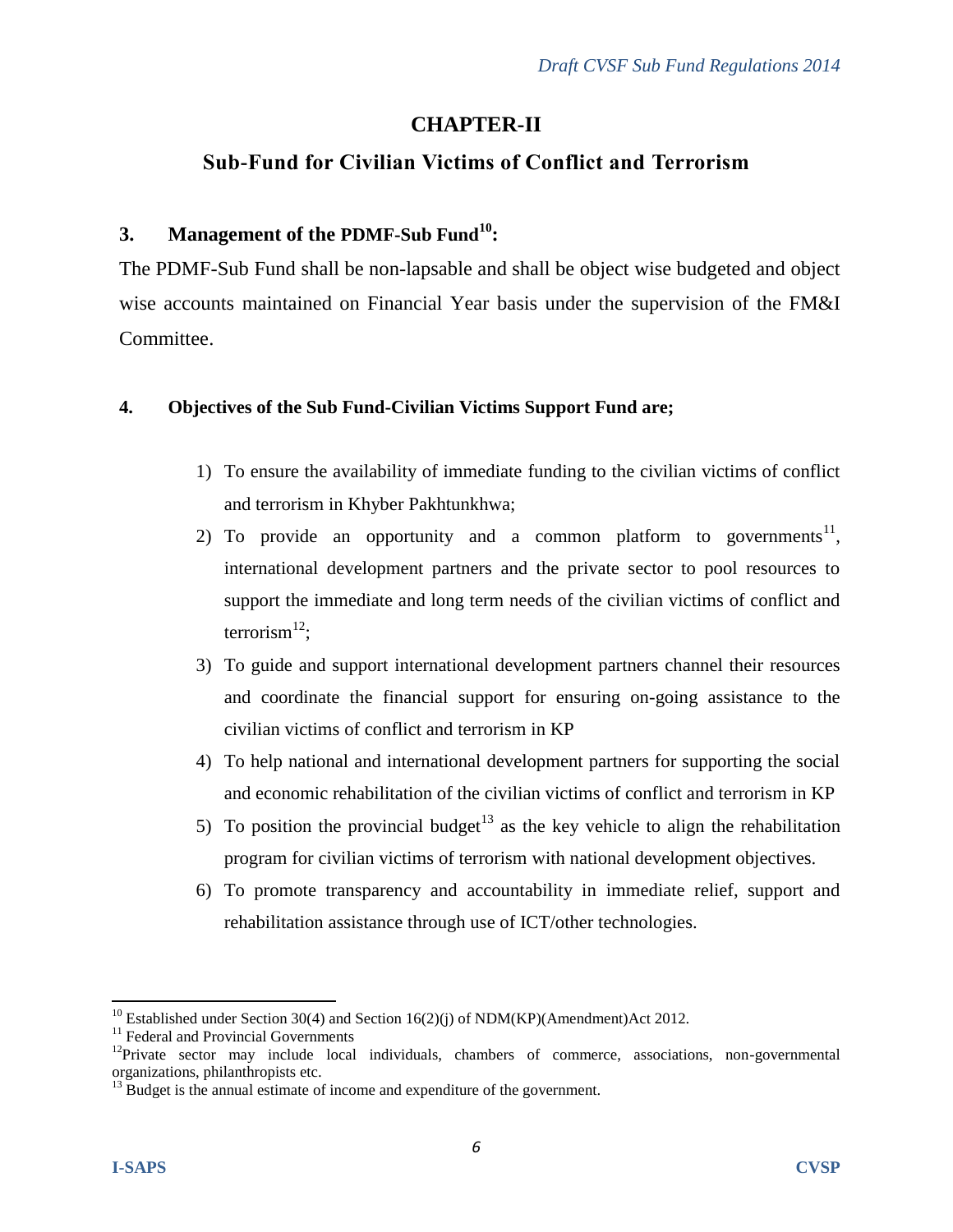- 7) To reduce burden on the limited government resources and help in addressing the issues of capacity constraints while rehabilitating and developing the victims and communities.
- 8) To provide support to the government to ensure that its budget has the flexibility, transparency, credibility and the means to prioritize effectively.

#### **5. Sources of Fund**

- 1) Seed money<sup>14</sup> provided by the Government<sup>15</sup>;
- 2) The grant received by the Provincial Government under NFC Award<sup>16</sup>.
- 3) Provincial Disaster Management Fund (PDMF)
- 4) Grants, <sup>17</sup> donations<sup>18</sup> (from local and foreign organizations, charitable organizations, trust funds and individual donors) made to the Fund or advanced to the Government of Khyber Pakhtunkhwa, Relief, Rehabilitation and Settlement<sup>19</sup> Department<sup>20</sup>, would be credited to the Civilian Victims Support Trust Fund.
- 5) Any loans<sup>21</sup> obtained by the Committee through the Government of Khyber Pakhtunkhwa, for explicit purposes shall be credited to the Fund.
- 6) All local and foreign grants/donations or loans obtained shall be governed under "Accounting Procedure for Operation/Utilization of the Provincial Disaster Management Fund Rules " and shall be routed through the Fund account<sup>22</sup>, until and unless explicit permission has been obtained for opening and operationalizing

 $14$  The money initially provided by the government to establish the fund, whereupon the fund is built and operated. However the Fund can be established with donations as well.

<sup>&</sup>lt;sup>15</sup> Funs earmarked against the in budget line created in Provincial Budget for compensation of civilian victims of terrorism.

<sup>&</sup>lt;sup>16</sup> Presidential Order No 5 of 2010 "The Distribution of Revenues and Grants in Aid Order 2010". It came into force on July 1, 2010. Ref: No. F. 2 (2)/2010-Pub

<sup>&</sup>lt;sup>17</sup> KPK is getting 1% of the total federal divisible pool as compensation for war on terror, under the 7<sup>th</sup> NFC Award; Grants are funds usually granted by the governments or other institutions, which are non-refundable but can have certain conditionalities.

<sup>&</sup>lt;sup>18</sup> Donations are provided by individuals, NGOs and national and international philanthropist organizations.

<sup>&</sup>lt;sup>19</sup> The function was assigned to Home Department under Government of Khyber Pakhtunkhwa Rules of Business 1985.

 $20$ Has been assigned to Relief, Rehabilitation & Settlement Department, responsible for disaster management and emergencies under National Disaster Management Act 2010, Act No. XXIV of 2010) and National Disaster Management (Khyber Pakhtunkhwa) (Amendment) Act, 2012 .

 $21$  Loans obtained on certain conditions are refundable.

<sup>22</sup> Account maintained with bank.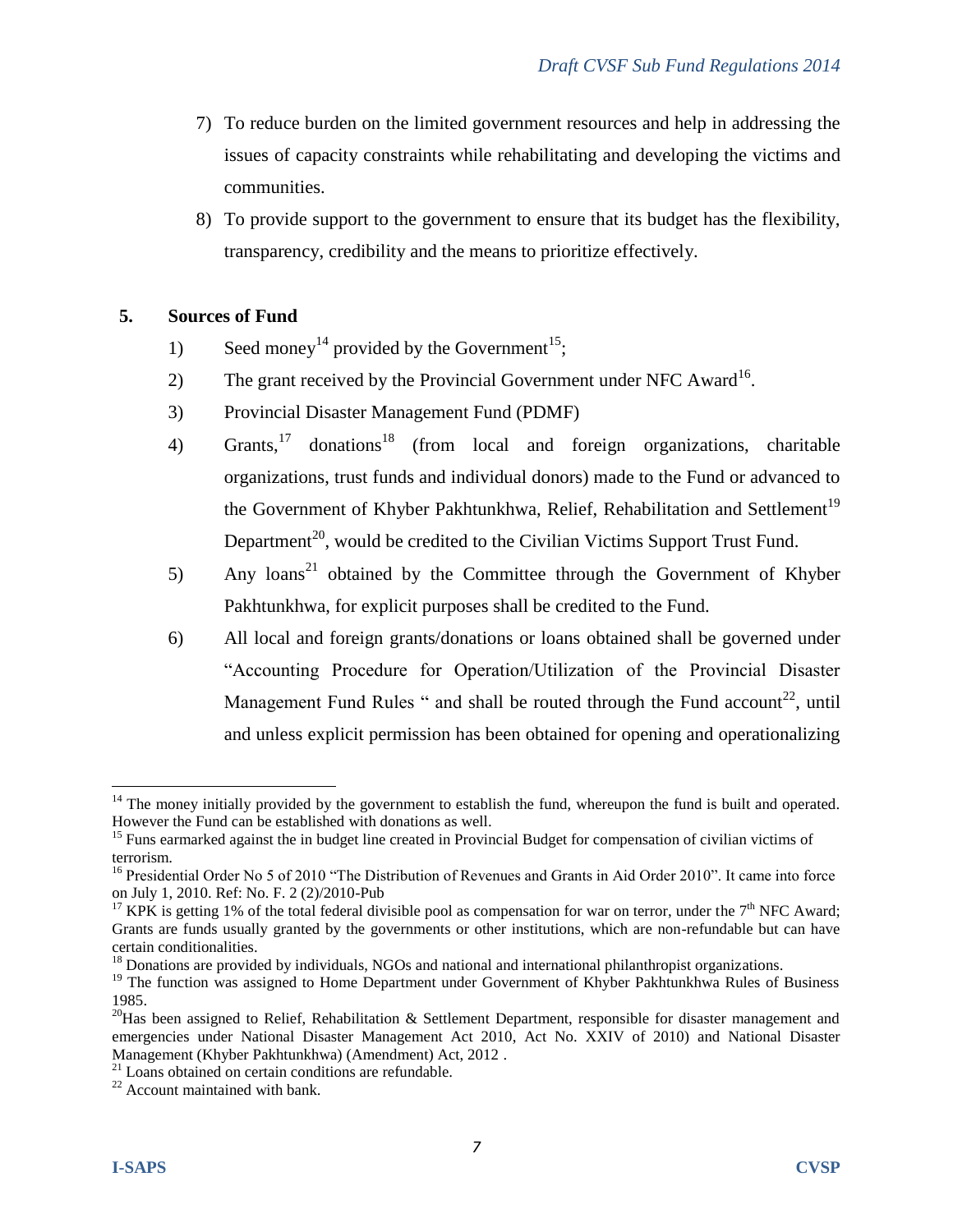an assignment  $23$  account in accordance with the accounting procedures of the PDMA for a particular grant<sup>24</sup>, donation or loan;

- 7) All monies received or credited to the Fund shall be reported by the Fund Manager to the Finance<sup>25</sup> Committee and Sub Fund Management  $\&$  Investment Committee<sup>26</sup> within 3 days of receipt of the same. Information on receipt of such grants, donations and loans shall be provided to the Planning and Development Department for foreign receipts and Finance Department for both foreign and local receipts;
- 8) Any earnest<sup>27</sup> money, performance security or any non refundable fee for registration, accreditation<sup>28</sup>, tender<sup>29</sup>/ procurement, purchase of documents shall be credited to the Fund.
- 9) Income from interest if any, received from the bank account.

 $^{23}$  Assignment account is opened for specific project/purpose and closed when the project is completed.

 $^{24}$ Grants often carries strings of preset specific objectives and milestones from the donor whereas donations are purely at the discretion of the recipient organization.

 $25$  Finance Committee responsible for examination of budget and accounts.

<sup>&</sup>lt;sup>26</sup> Sub Fund Management and Investment committee is responsible for effective management and secure and profitable investment of the trust funds.

Money deposited as security by any supplier or firm.

 $28$  Certification from the Fund about the services/contribution provided.

 $^{29}$  The advertisement published in the press for procurement of goods, services and works.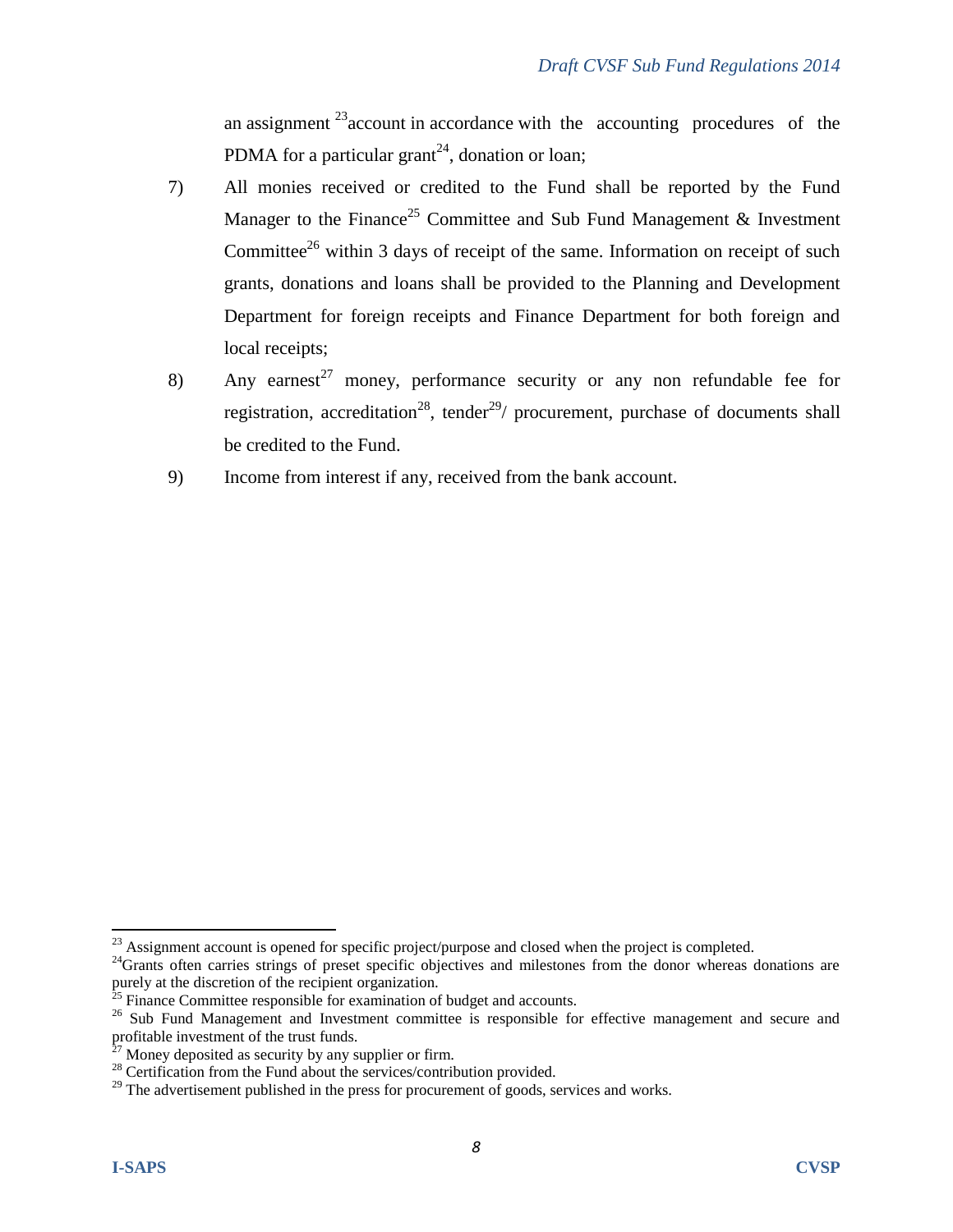# **CHAPTER-III**

## **Sub Fund Management and Investment Committee**

#### **6. Sub Fund Management & Investment Committee**

1. The Government will constitute a Sub Fund Management and Investment Committee for the Sub Fund in the prescribed manner with the following composition:-

|    | a. Secretary Relief, Rehabilitation & Settlement             | Chairman         |
|----|--------------------------------------------------------------|------------------|
|    | b. Representative of Secretary Finance<br>Member             |                  |
|    | c. Representative of Secretary Home Department               | Member           |
|    | d. Representative of Secretary Planning & Development Member |                  |
|    | e. Director General PDMA                                     | Member           |
| f. | Representative of KP-Chamber of Commerce                     | Member           |
|    | g. Three Private Co-opted Members                            |                  |
|    | (to be nominated by the Government)                          | Member           |
|    | h. Sub Fund Manager                                          | Member/Secretary |

2. PDMA may and if required, may include any institutional representation as a coopted member in order to assist the Fund Management Board in undertaking its stipulated functions<sup>30</sup>.

#### **7. Functions of the Sub Fund Management and Investment Committee**

The Sub Fund Management and Investment Committee shall be responsible for the following functions:

 $30$ Private members may include philanthropists, renowned citizens, politicians, bankers, academicians, journalists etc. Coopted members may include; representative/s of the person or institution who is an expert on disaster risk management, or has extraordinary contributions in the field.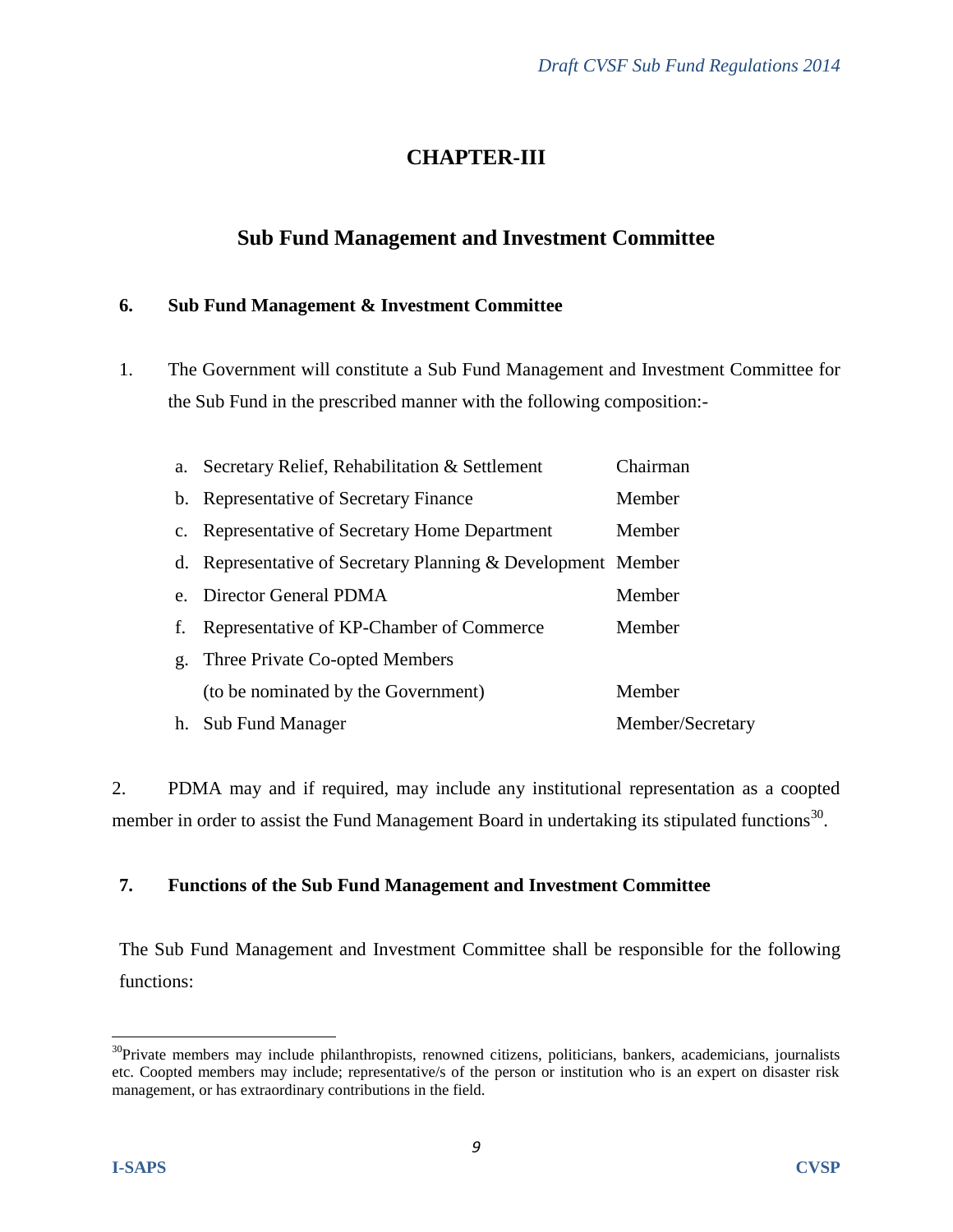- 1) Management of the Sub Fund
- 2) Approval of annual plans and budget with the assistance of the Finance Committee of PDMA.
- 3) Set compensation limits from the Sub Fund;
- 4) Approve relief and rehabilitation plans and projects;
- 5) Appoint Fund Manager for Sub Fund;
- 6) Review progress, accounts and periodic reports.
- 7) Approve fund investment policy
- 8) Set upper  $\lim_{t \to 1}$  on investment from the Fund
- 9) Assess feasibility<sup>32</sup> of investing working balance  $33$  or surplus funds in relation to regular financing of the Fund's mandatory obligations.
- 10) Prepare solicitation  $34$  document and approve the same for seeking offers to invest working capital and surplus funds.
- 11) Solicit offers from the banks and financial institutions scheduled<sup>35</sup> and regulated by the state of Pakistan, in an open and transparent manner providing opportunity to at least 3 or more to compete with unambiguous offers;
- 12) Carry out review and analysis of the offers;
- 13) Seek additional advise or engage fund managers or analysts or co-opt technical members for deciding the offers to invest in accordance with the provision of these Rules;
- 14) Evaluate and approve the best or most advantageous offer for investment out of the Fund, obtained on a competitive basis and in the manner laid down in these Rules;

<sup>34</sup>Documents for obtaining bids for investment.

  $31$ The amount to be invested in long/short term saving schemes and the amount to be retained for operational expenses.

 $32\text{T}$  assess the technical feasibility of the investment in terms of profitability, maturity, security etc.

<sup>&</sup>lt;sup>33</sup>to foresee the cash requirements and accordingly invest the surplus /balance amount in short term schemes.

 $35A$  bank included in the list of banks maintained under sub-section (1) of Section 3 of the state bank of Pakistan.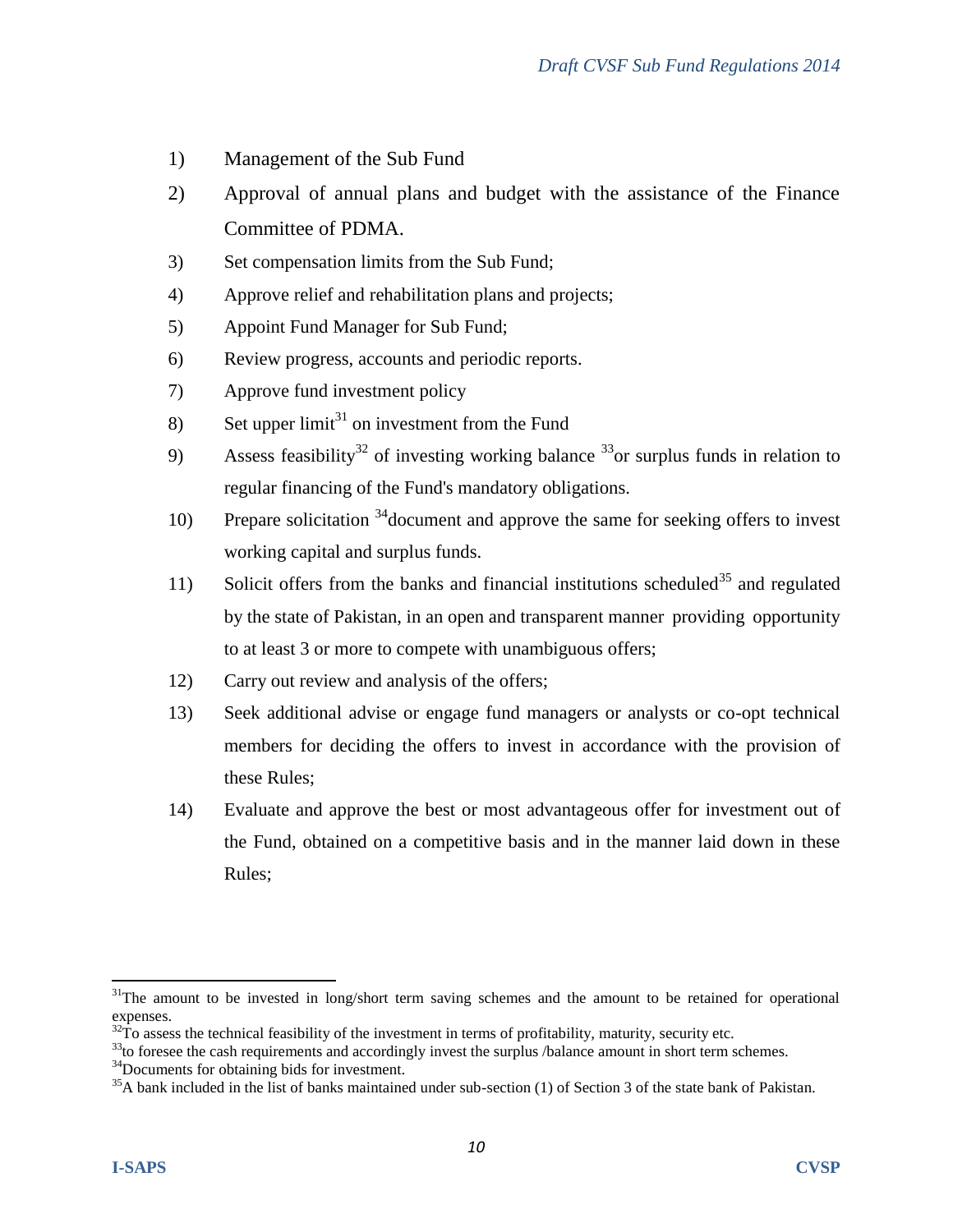- 15) Ensure monitoring of maintenance of 'A' credit rating<sup>36</sup> of the banks in which part of the Fund is invested and in case of a downgrade, immediately act to withdraw investment in the manner provided in these Rules;
- 16) Prepare and place investment decisions and outcomes, on a regular basis, before the Committee in the attempt to keep them informed at all times in this regard.

#### **8. Appointment of Fund Manager**

- 1) The post of Fund Manager shall be advertised in the press and shall be appointed on contract basis by the Sub Fund Management and Investment Committee for a period of 2 years extendable up-to 5 years (max) subject to yearly satisfactory performance.
- 2) The person may be up-to 40 years on the day of appointment and may possess ACCA/CA degree with 5 years' experience in financial management, with pay package equal to NPS-18/19.
- 3) The Government may, after providing an opportunity of being heard, remove the Sub Fund Manager during the tenure of his office.
- 4) The Sub Fund Manager may tender his resignation to the Government and shall cease to hold office upon acceptance of his resignation.

#### **9**. **Responsibilities of the Fund Manager**:-

Subject to the Government Policy, the Fund Manager shall place all the funds in the name of the Civilian Victims of Terrorism Support Fund in the banks approved by the FM&I Committee, in the following heads<sup>37</sup>:-

- 1) Savings<sup>38</sup> Account;
- 2) Term <sup>39</sup>Deposit Account;

  $36$ The credit worthiness of a debtor/bank evaluated by a rating agency.

 $37$  Different types of accounts depending on operational requirements and profitability.

<sup>38</sup> Interest bearing accounts

 $39$  Deposit for fixed term like 3 months, 6 months etc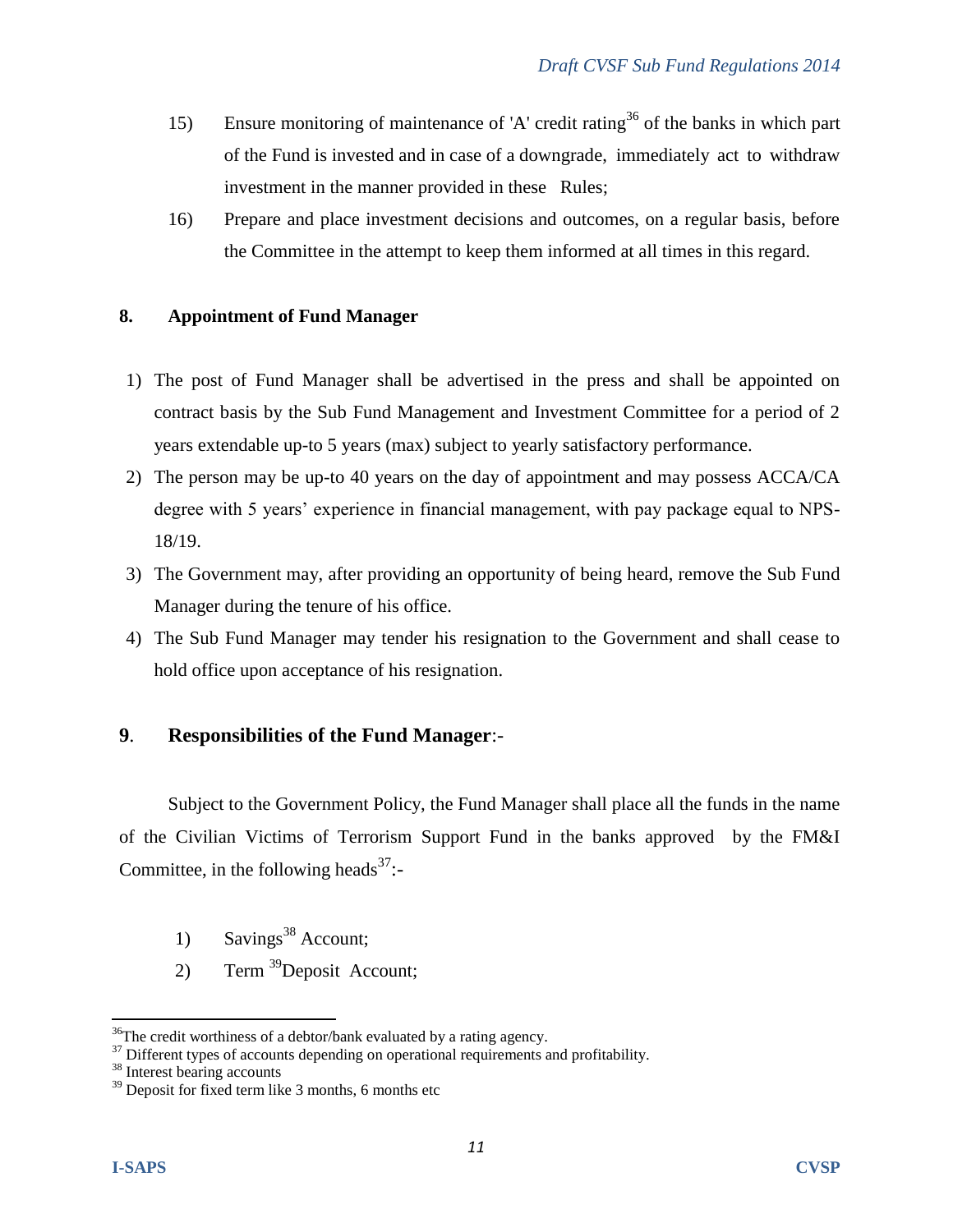3) Welfare Fund Account;

4) Endowment<sup>40</sup> Fund Account; and

5) Any other financial instrument to be determined by the Committee from time to time.

## **10. Meetings <sup>41</sup>of the Sub Fund Management and Investment Committee**:-

The meeting of the Committee shall be held at least once in three months. The Chairperson, however, whenever considers necessary, call an emergency meeting of the Committee. The Chairperson and five  $(5)$  Members shall be the quorum<sup>42</sup> for the meeting and all decisions will be taken with majority vote.

#### **11. Victim Compensation Regime**

- 1) Cash compensation at the rates prescribed in the Schedule<sup>43</sup>.
- 2) The Authority may from time to time revise the rates as prescribed in the schedule.
- 3) The Funds will be specifically used for the civilian victims.

## **12. Eligible <sup>44</sup>Expenditure from the Fund**

- 1) The expenditure to be met from the fund should be solely for the purposes mentioned in regulation 11 (2) and shall not be fungible;
- 2) The eligible areas of expenditure out of the Fund are;
	- i. Compensation<sup>45</sup> to the Civilian victims, martyred, injured or displaced.
	- ii. Compensation to the Civilian victims on account of damages caused to their property and businesses

  $40$  The fund of which principal amount is invested and interest accrued is spent.

<sup>&</sup>lt;sup>41</sup> The powers rests with the Committee and meetings are essential at regular intervals.

<sup>&</sup>lt;sup>42</sup>Minimum number of members essential for legally upholding the proceeding and decisions of the meeting.

<sup>&</sup>lt;sup>43</sup> The rates of compensation for death, incapacitation, loss to property and business are given in the schedule.

<sup>&</sup>lt;sup>44</sup>A true charge on the fund.

<sup>&</sup>lt;sup>45</sup> As per procedure prescribed by the Government, such as lodging of FIR, verification from DHO health, field verification by Revenue staff/Patwari etc.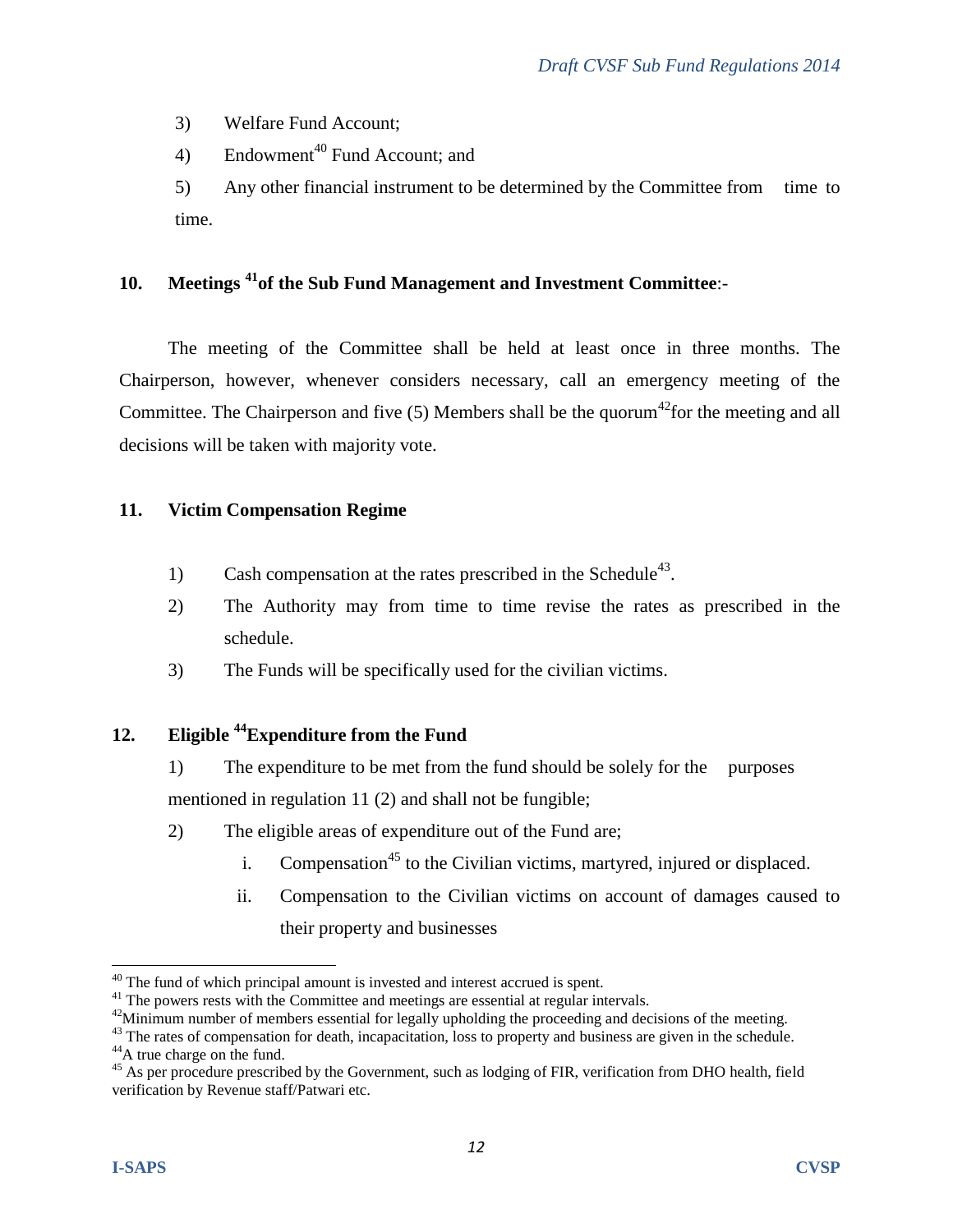- iii. Rehabilitation schemes for the Civilian victims of terrorism and extremism
- iv. Welfare Schemes (housing, educational, vocational training etc) for the Civilian victims of terrorism and extremism
- v. Procurement of goods and services, works including consultancy services undertaken in accordance with KPK Procurement of Goods, Works and Services Act<sup>46</sup> 2012 and KPK Procurement of Goods, Works and Services Rules $47$  2014.
- vi. Other operating expenses with prior approval of the competent authority.

#### **13. District Oversight Committees:**

**1)** Authority may notify, at an appropriate time, District Oversight Committees for ensuring effective and efficient provision of the monetary support and rehabilitation services to the civilian victims and their families.

#### **2) Composition of the District Oversight Committees**

The District Oversight Committee shall consist of such number of members, as may be prescribed by the Provincial Government, and unless the rules otherwise provide, it shall consist of the following members, namely:-

- (a) Deputy Commissioner of the District who shall be Chairperson, *ex officio;*
- (b) District Police Officer;
- (c) Executive District Officer Health;
- (d) Director Social Welfare
- (e) Representative of PDMA/District Disaster Management Unit
- (f) Such other officer at the district tier, to be appointed by the district government.

<sup>&</sup>lt;sup>46</sup>Khyber Pakhtunkhwa Procurement of Goods, Services and Works Act 2012.

<sup>&</sup>lt;sup>47</sup> Rules for the procurement of goods, services and works 2014 framed under the Khyber Pakhtunkhwa Procurement of Goods, Services and Works Act 2012 and Provincial Procurement Regulatory Authority (PPRA) established.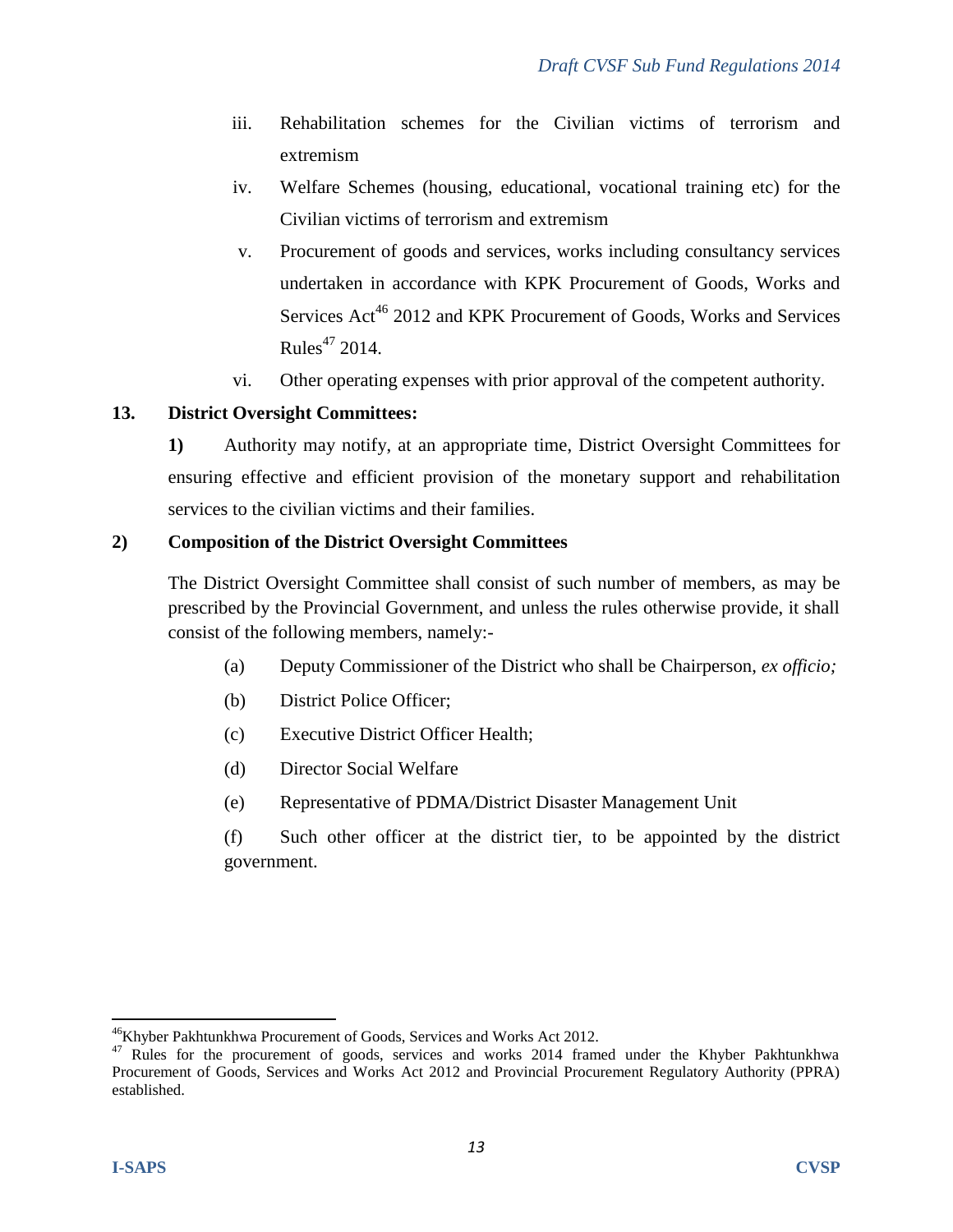# **CHAPTER-III**

## **Operation of the Sub Fund**

#### **13**. **Operation of the Fund**

All assets of the Civilian Victims of Terrorism Support Fund shall be in the name of the Fund. The Chairperson and Fund Manager, on the recommendation of Finance Committee<sup>48</sup> and approval of the Sub Fund M&I Committee, shall authorize to jointly<sup>49</sup> exercise all the powers which are deemed necessary for this purpose. The compensation shall be provided through divisional and district administration as per procedure notified by the Government from time to time.

#### **14**. **Deposits of recovered amounts**:-

- 1. The Fund shall receive funds in the form of bank draft<sup>50</sup>/pay order in its name.
- 2. The amounts received in cash by any authorized representative of the Fund shall be deposited in the respective head  $51$  of the bank account immediately and shall not be used for any other purpose.

#### **15. Payment from the Fund:**-

No payment shall be made from the Fund until it is approved by the Fund Manager or other Officer authorized<sup>52</sup> by the Sub Fund M&I Committee in this behalf.

 <sup>48</sup> Finance Committee comprising Fund Manager, Representative of Relief, Rehabilitation and Settlement Department, PDMA, and Representative of Finance Department

 $^{49}$  The money can be drawn by co-signatories, to ensure transparent utilization of funds.

<sup>50</sup>Fund transfer/Payment order/authorization by a bank.

<sup>&</sup>lt;sup>51</sup> The specific category of receipts given in the Chart of Accounts, prescribed by the Auditor General.

<sup>&</sup>lt;sup>52</sup> The **Committee** can authorize any other officer under the Fund Manager to allow payments or the Manager Director can delegate his powers to another Officer as Drawing & Disbursing Officer.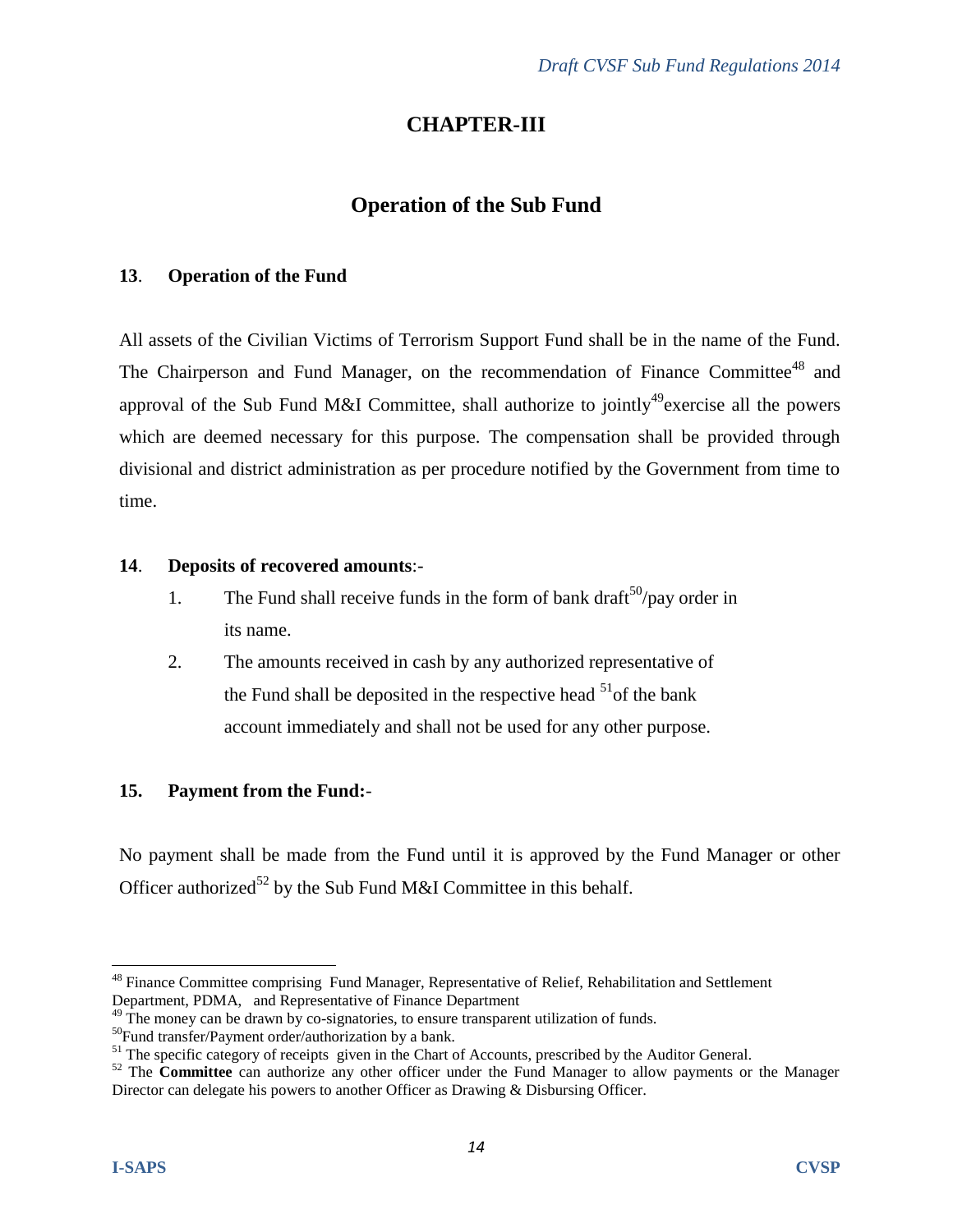#### **16. Procedure of Payment**:-

The Fund Manager shall assist the Director General PDMA in discharge of his responsibility in connection with transactions pertaining to the Fund. No payment shall be made until the Director General has approved the bill/accorded sanction. Payment orders/cheques of any other payment instrument drawn upon the Fund shall be jointly signed by the Director General and the Fund Manager.

#### **17.** Expenditure from Budget Estimates<sup>53</sup>:-

1. All the expenditures shall be incurred according to the amounts allocated in the annual budget duly approved by the FM&I Committee.

2. Subject to the approval of the Finance Committee and its ratification by the FM&I Committee, the Fund Manager may re-appropriate<sup>54</sup> funds from different budgetary heads.

3. The Fund Manager may authorize all payments/expenditures laid down in budget and any other expenditure approved by the FM&I Committee from time to time.

4. The Fund Manager, in case of emergency may authorize payment out of the Fund, subject to ex-post-facto<sup>55</sup> approval by the FM&I Committee.

#### **18. Budget**:-

The Fund Manager shall be responsible for preparing the actual income & expenditure statements of the current <sup>56</sup>financial year and budget estimates for the next financial year proposed for placement before the Finance Committee and FM&I for approval at the end of current financial year.

<sup>&</sup>lt;sup>53</sup> Budget estimates is the head-wise allocation for expenditure duly approved by the Committee.

<sup>&</sup>lt;sup>54</sup>Reallocation of funds from head of expenditure to another.

<sup>&</sup>lt;sup>55</sup>Approval after incurrence of the expenditure in case of emergency.

<sup>56</sup>The ongoing financial year.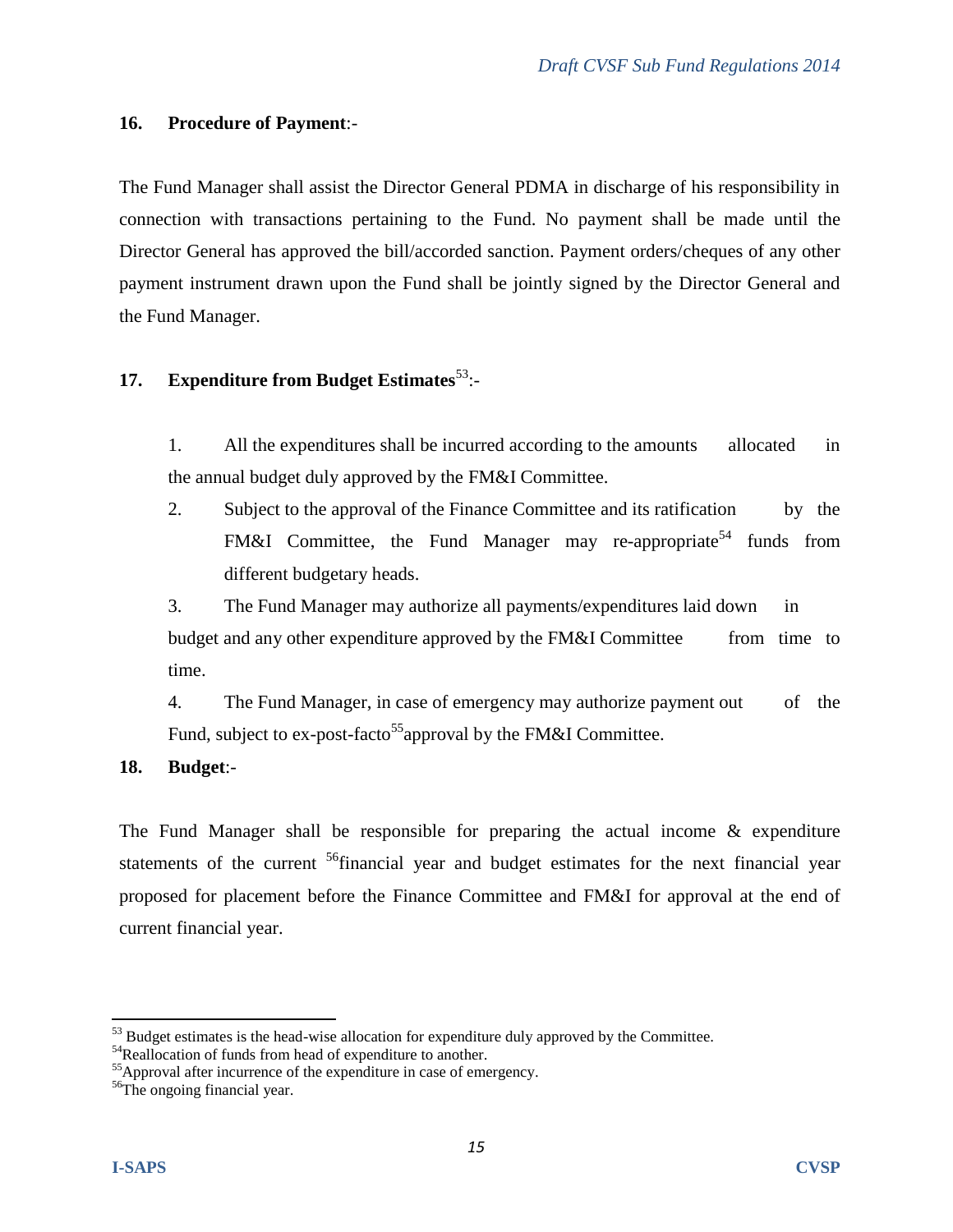#### **19. Accounts of Fund**:

1) The following registers of account and forms shall be maintained at the offices of the Fund Manager of the Fund:-

#### 1. **Fund**:

- 1.  $Cash<sup>57</sup> Book$
- 2. Object wise Receipts register
- 3. Object wise expenditure register
- 4. Bank  $Pass^{58} Book$

#### 2. **Specific Reserved Fund**:

- 1. Cash Book
- 2. Separate ledger<sup>59</sup> for each specific account
- 3. Bank Pass Book/Books
- 2) Head wise vouchers<sup>60</sup> of expenditure shall be maintained for at least ten years. Vouchers more than ten years old may be destroyed at the discretion of the FM&I Committee but the accounts and documents of Auqaf $^{61}$ , gifts and donations shall remain part of the permanent record.
- 3) For maintenance and implementation of the accounts of Fund, the FM&I Committee may give any direction to the Fund Manager.

<sup>&</sup>lt;sup>57</sup> The daily detail account of income and expenditure

<sup>&</sup>lt;sup>58</sup>the detail of transactions of deposits and withdrawals from the bank.

<sup>&</sup>lt;sup>59</sup>Principal book of monetary transactions by accounts with debits and credits.

 $60$  The form with details of transaction authorized for payment.

 $61$  Property donated to a trust/organization for perpetual financial returns.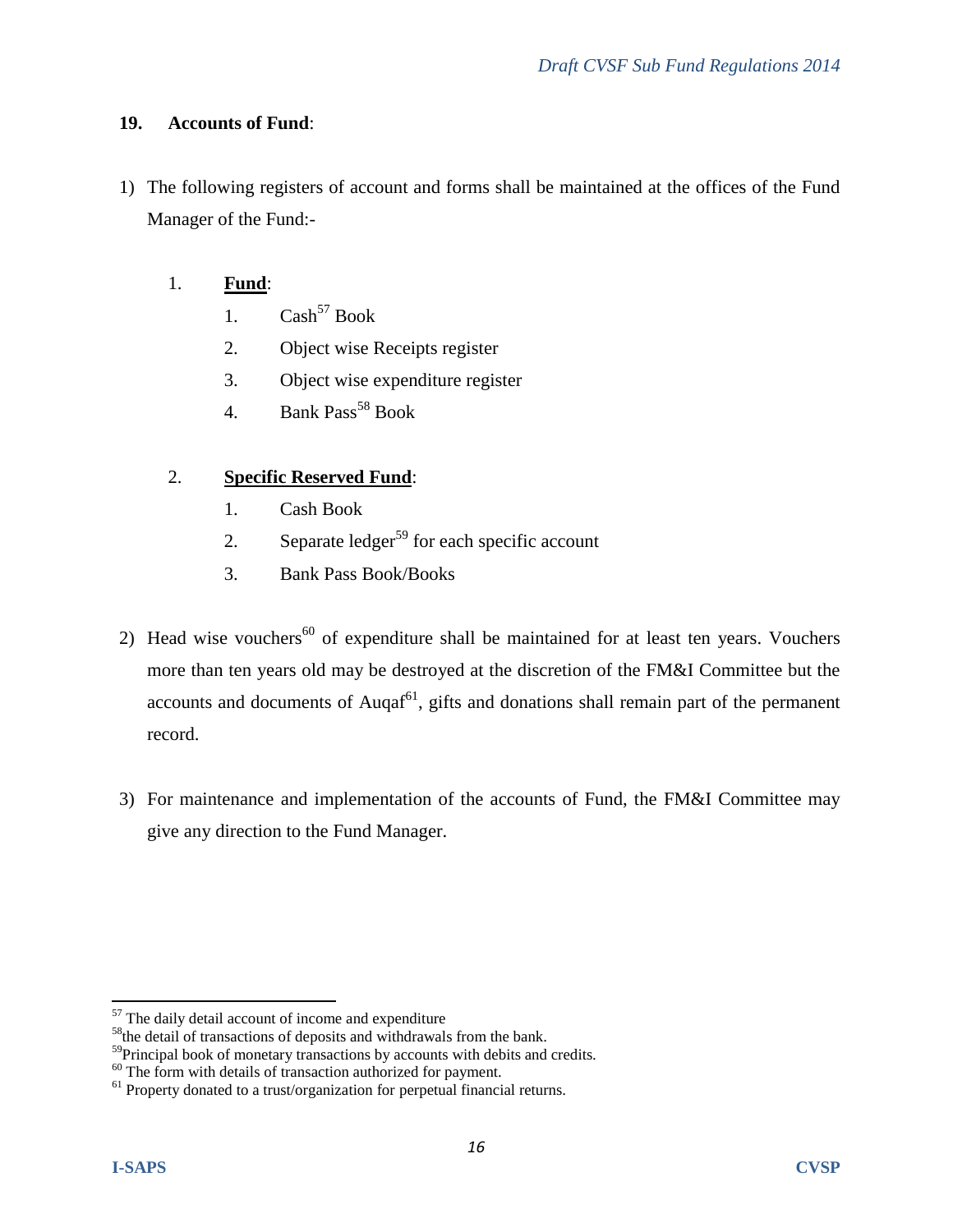#### **20. Audit**:

1) The Fund Manager shall get the accounts<sup>62</sup> of the Fund audited by the Auditor General of Pakistan under the Act.

2) At the close of each financial year, the Fund Manager shall place the annual statement of accounts<sup>63</sup> of the Fund along with the report of the Auditor to the FM&I Committee through the Finance Committee.

- 3) Any dispute between the Fund Manager and the Auditor regarding the implementation of rules or regulations framed under the Act, shall be referred to the FM&I Committee, whose decision thereon shall be final.
- 4) The Fund Manager will conduct regular quarterly internal audit of the Fund.

#### **21. Institutional arrangement**

The Sub Fund shall be maintained by RR&SD/PDMA until a structured institution is established by the Government for the comprehensive management, relief and rehabilitation of the civilian victims of terrorism and extremism.

 $62$  Object wise Actual expenditure.

 $63$  The accounts /actual expenditure incurred by head and sub head of expenditure.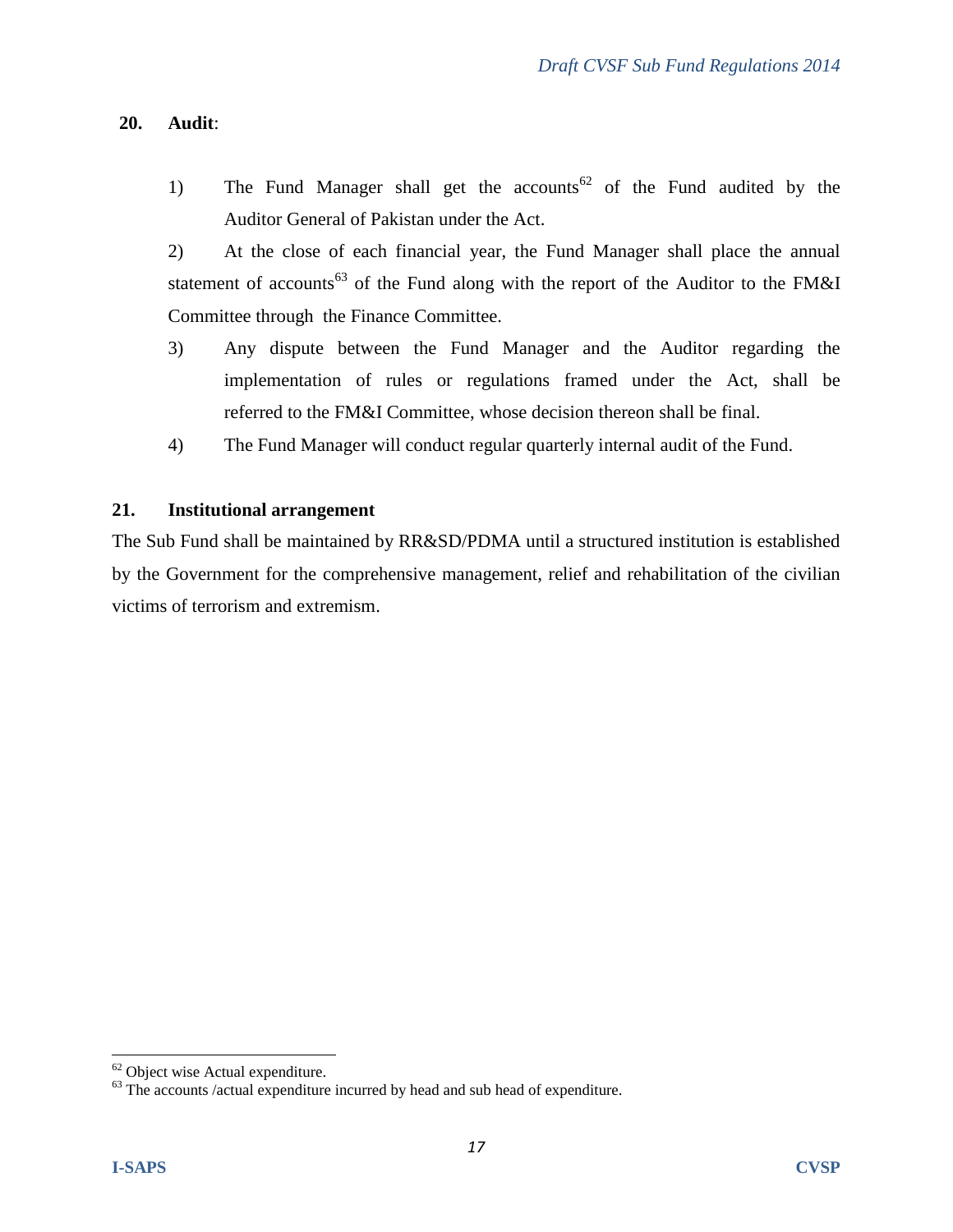| Sr.<br>No. | Nature of harm to a<br>civilian victim             | <b>Extent of harm</b>                                                                                                                    | Minimum amount of grant                                                                                                                                                                                                                |
|------------|----------------------------------------------------|------------------------------------------------------------------------------------------------------------------------------------------|----------------------------------------------------------------------------------------------------------------------------------------------------------------------------------------------------------------------------------------|
| 1.         | Death                                              |                                                                                                                                          | Rs. 1,000,000/-                                                                                                                                                                                                                        |
| 2.         | Grievous Injury                                    | Amputation<br><b>or</b><br>incapacitation of a limb                                                                                      | Rs. 500,000/-                                                                                                                                                                                                                          |
| 3.         | Substantial Injury                                 | Inability to work because of<br>harm for a period of more<br>than two weeks                                                              | Rs. 100,000/-                                                                                                                                                                                                                          |
| 4.         | Dwelling Unit                                      | Complete destruction;<br>(i)<br>(ii) Partial destruction.                                                                                | (i) Rs. $500,000/-$<br>(ii) Rs. $100,000/-$                                                                                                                                                                                            |
| 5.         | Shop, kiosk or any other<br>business establishment | (i)<br>Complete destruction;<br>Partial destruction.<br>(ii)                                                                             | (i) Rs. $500,000/-$<br>(ii) Rs. $100,000/-$                                                                                                                                                                                            |
| 6.         | Vehicle                                            | other<br>(i)<br>truck or<br>Bus.<br>heavy vehicle;<br>(ii) Car, jeep or other four<br>or three wheeler;<br>(iii) Motor cycle or scooter. | (i) Rs. $1,000,000/$ -<br>(severe)<br>damage) & Rs.<br>$80,000/$ -<br>(minor damage);<br>$200,000/$ -<br>$(ii)$ Rs.<br>(severe<br>$40,000/-$<br>damage) & Rs.<br>(minor damage);<br>$20,000/$ -<br>$(iii)$ Rs.<br>(severe)<br>damage). |
| 7.         | Loss of Livestock                                  | (i) Buffalo, cow, bull<br>or<br>horse;<br>(ii) Sheep, goat or donkey.                                                                    | (i) Rs. $50,000/$ - (for each);<br>(ii) Rs. $15,000/$ - (for each).                                                                                                                                                                    |

## **SCHEDULE**

*[Under Section 10]*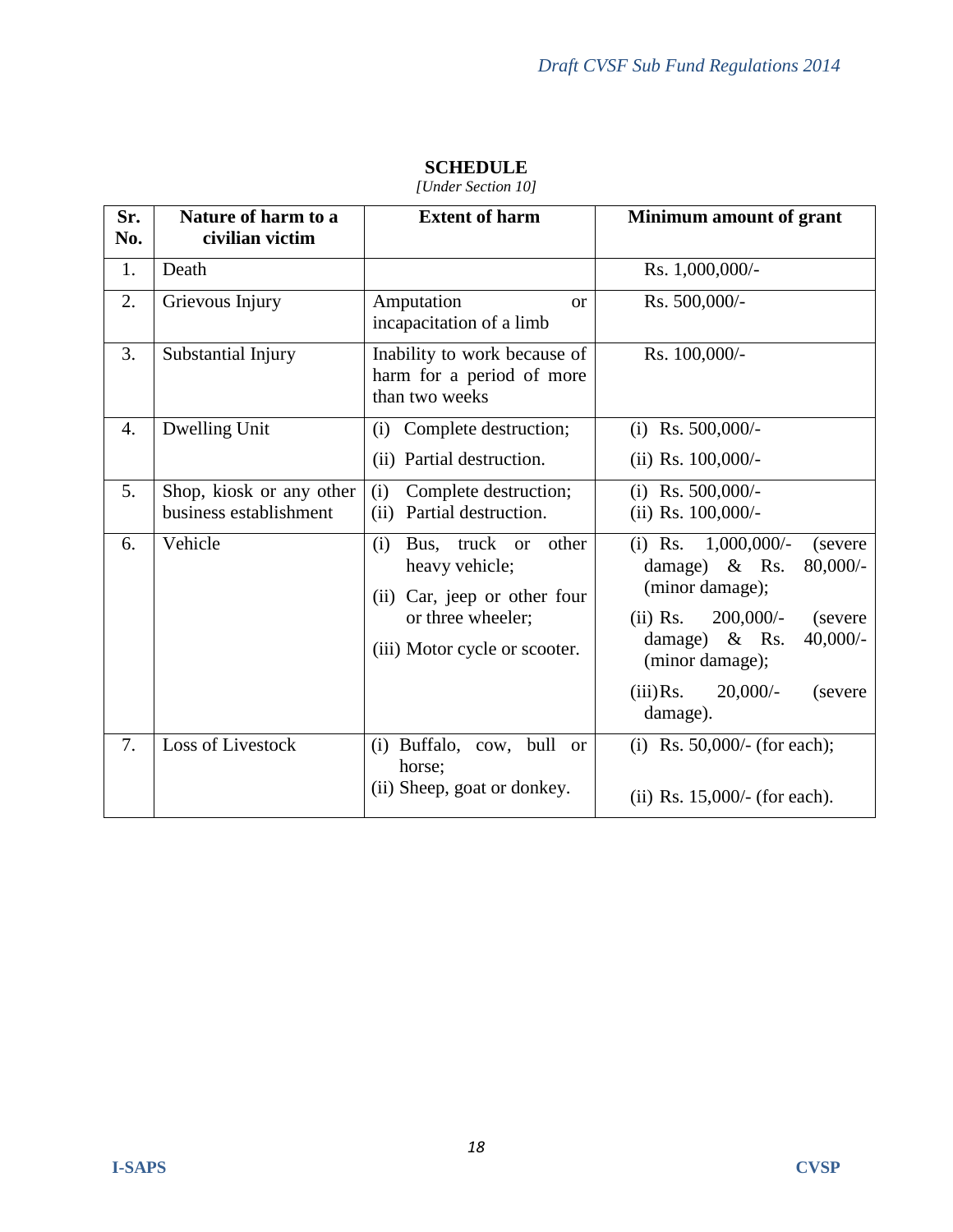#### **SOURCES:**

- 1) Government of Pakistan, National Disaster Management Act, 2010
- 2) Government of Khyber Pakhtunkhwa, National Disaster Management (Khyber Pakhtunkhwa) (Amendment) Act, 2012.
- 3) Khyber Pakhtunkhwa Finance Department, Khyber Pakhtunkhwa Pension Fund Management Act 1999.
- 4) Khyber Pakhtunkhwa Finance Department, Khyber Pakhtunkhwa Pension Fund Management Rules 1999.
- 5) Khyber Pakhtunkhwa Finance Department, Khyber Pakhtunkhwa General Provident Fund Management Act 1999.
- 6) Khyber Pakhtunkhwa Finance Department, Khyber Pakhtunkhwa General Provident Fund Management Rules 1999.
- 7) Government of Khyber Pakhtunkhwa, Education Department, Khyber Pakhtunkhwa Elementary Education Foundation Fund and Fund Investment Rules 2012.
- 8) Government of Khyber Pakhtunkhwa, Khyber Pakhtunkhwa Education Department, Frontier Education Foundation, Financial Rules.
- 9) Government of Khyber Pakhtunkhwa, Health Department, Khyber Pakhtunkhwa Frontier Health Foundation, Financial Rules.
- 10) Government of Khyber Pakhtunkhwa, Khyber Pakhtunkhwa Provincial Disaster Management Authority Financial Management and Accounts Rules 2010.
- 11) Earthquake Relief and Rehabilitation Authority Financial Rules.
- 12) Punjab Education Foundation Finance and Audit Rules 2005.
- 13) Khyber Pakhtunkhwa Government Servants Benevolent Fund Ordinance 1972.
- 14) The Punjab Education Foundation Conduct of Business Rules 2005
- 15) Rules of Administration of Education Employees Foundation (EEF) Khyber Pakhtunkhwa, Peshawar.
- 16) The Charitable Endowments Act, 1890.
- 17) Government of Khyber Pakhtunkhwa Information Technology Committee Fund Management Mechanism.